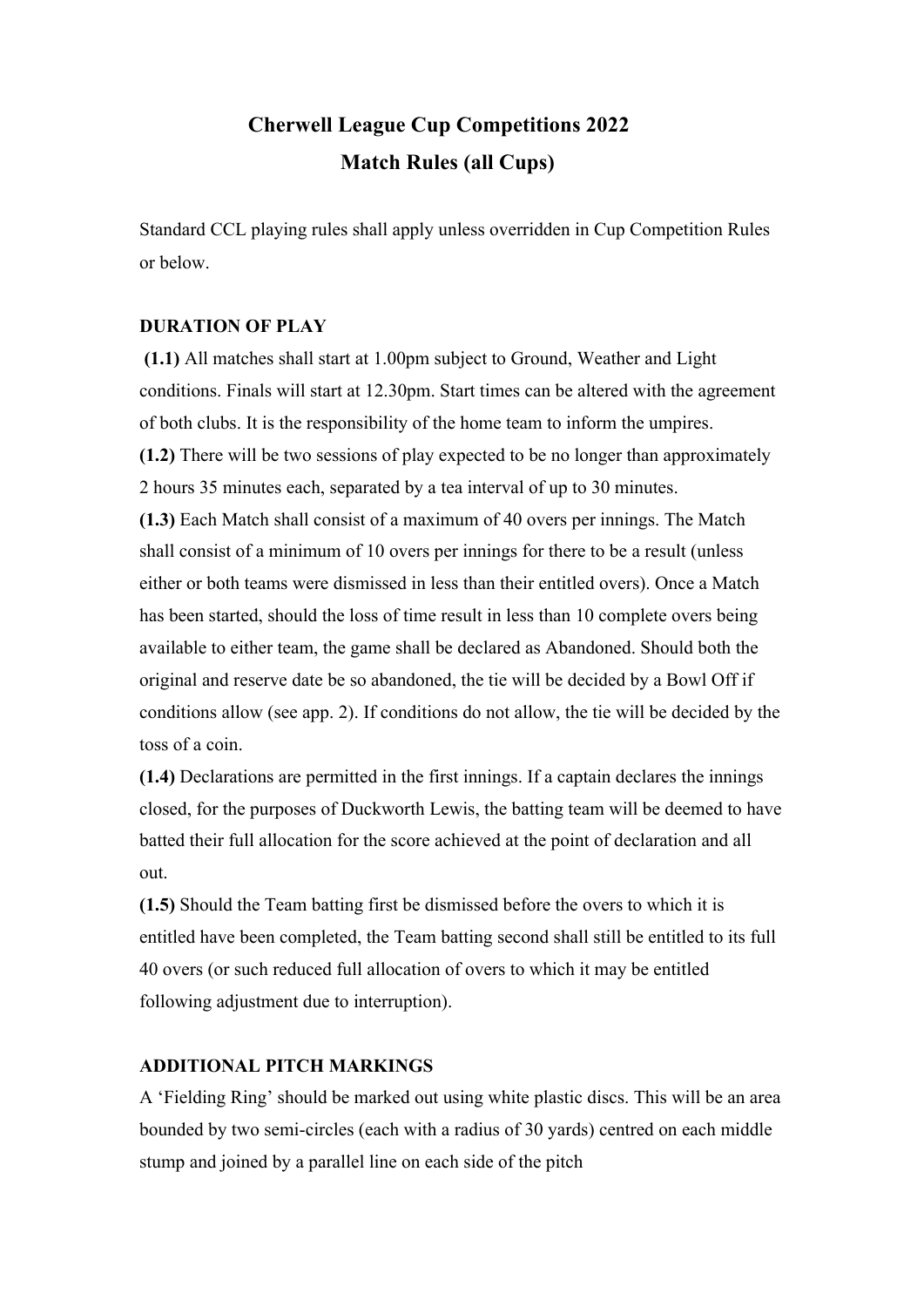**(1.6)** Additional Crease Marking: An additional crease marking shall be made 17" inside and parallel to each Return Crease, joining the Popping and Bowling creases as shown below. (Please note that the crease is the inside edges of both these new markings.)

#### DIAGRAM (I couldn't copy and paste it!)

(Not to scale)

#### **Bowling and Fielding Restrictions**

#### **Bowling Restrictions**

**(2.1)** At the start of the 40 Over Match, no bowler may bowl more than 8 overs (one fifth of the total overs).

**(2.2)** Following a reduction of overs, where the total overs are not divisible by 5, an additional over shall be allowed to the minimum number of bowlers necessary to make up the balance. For example, in a reduced 37 over match, 2 bowlers may bowl 8 overs, and no others more than 7 overs each.

**(2.3)** In the event of a reduction in overs after the commencement of an Innings, any bowler who has already bowled more than the revised limit per bowler as calculated in **2.2** above, shall no longer be able to bowl in that Innings. However, a bowler may complete an over in progress. For example: after 16 overs, rain interrupts play and the Innings is reduced to 32 overs. Both opening bowlers have bowled 8 overs. The revised calculation allows for 2 bowlers to bowl a maximum of 7 overs and 3 bowlers to bowl a maximum of 6 overs. Bowlers 1 and 2 have therefore already exceeded this limit. They count as the two bowlers who were allowed the extra over (7 as opposed to 6) and so any other bowlers are limited to 6 overs maximum.

**(2.4)** In the event of a bowler being incapacitated or suspended and therefore unable to complete an over, the remaining balls will be bowled by another bowler providing that bowler did not bowl the previous over or part thereof. Such part of an over shall count as a full over only insofar as each bowler's limit is concerned.

**(2.5)** In the event that a bowler exceeds his/her limit of overs (except in the circumstances outlined in **2.3** above), the following penalties will apply. 10 penalty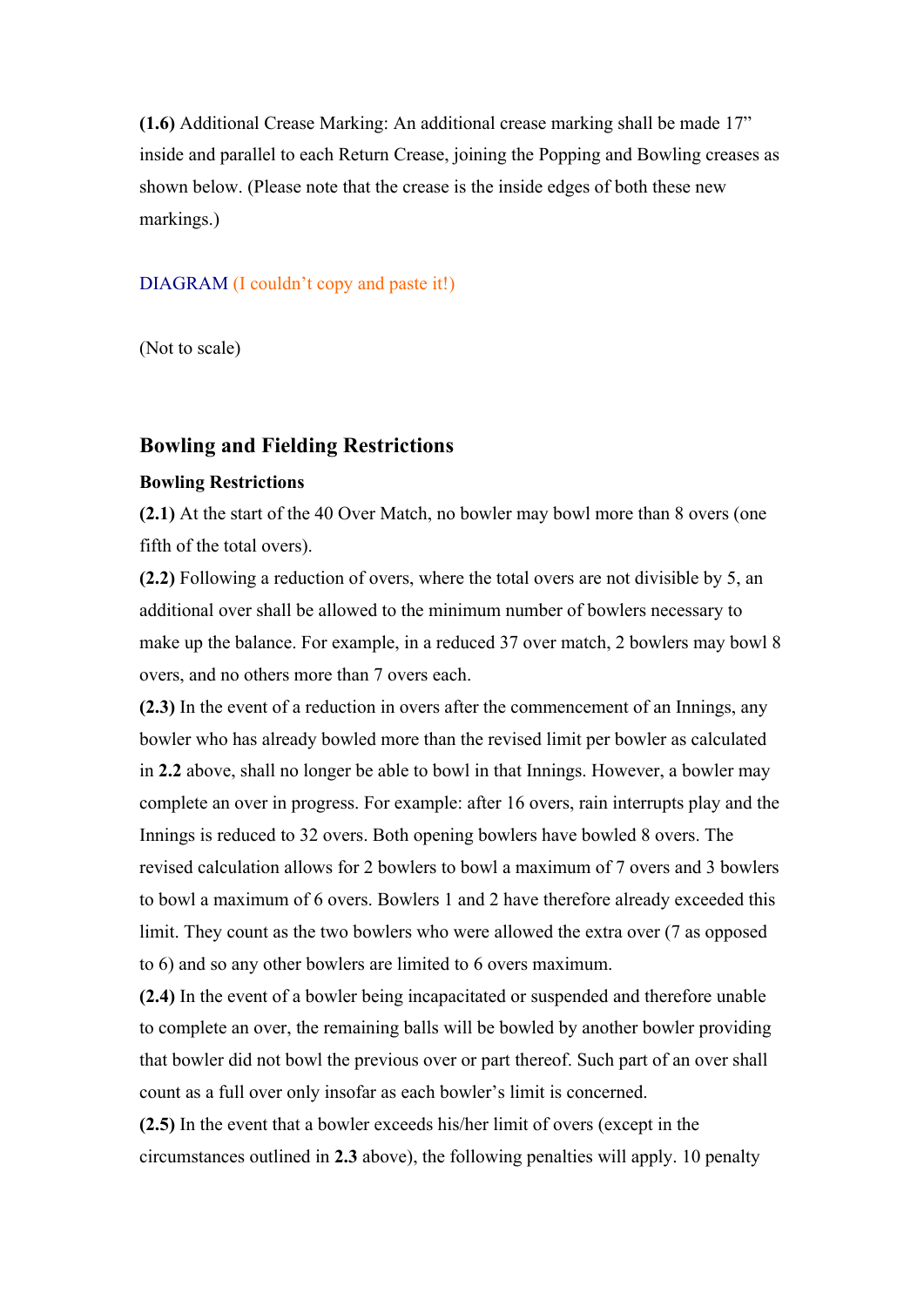runs for each additional over (or part thereof) bowled over the limit. If a bowler exceeds his/her limit by 3 overs, the offending team will have been deemed to have forfeited the match. If, in the opinion of the Cups Committee, a team has knowingly over bowled a bowler in an attempt to gain an advantage, or the over bowling of a bowler, whether intended or accidental, has materially and significantly affected the result of a game, the Cups Committee may, at its sole discretion, award the match to the opposition.

## **Fielding Restrictions**

**(2.6)** The following fielding restrictions shall apply during the Match. Any infringement of these fielding restrictions shall be called and signalled "No Ball" by the strikers end Umpire.

#### **At all times during the innings:**

At the instant of delivery, there may not be more than five fielders on the leg side. At the instant of delivery, there must be a minimum of 4 fielders (plus the bowler and wicket keeper) inside the marked 30m ring.

#### **STRICTER LAWS**

#### **No Ball**

**(3.1)** A bowler shall be limited to one fast short-pitched delivery per over, which is defined as one that passes or would have passed over shoulder height of the batsman standing upright at the popping crease. This ruling shall apply even though the striker may have made contact with the ball with their bat, person or equipment. The Umpire at the bowler's end will make it clear to both bowler and batsmen at the wicket when such a delivery is bowled. It is unfair if this limit is exceeded in the same over and the Umpire shall call and signal No Ball on each such occasion.

**(3.2)** In accordance with Law 41.7 (2019) any delivery which passes or would have passed, without pitching, above waist height of the striker standing upright at the popping crease, will be called and signalled as a No Ball. The umpires will be required to decide if such a delivery was dangerous, and therefore whether to caution the bowler (first and final warning). For clarification, waist height is the top of the trousers conventionally worn.

**(3.3)** The delivery following any kind of No Ball shall be signalled as a "Free Hit" for whichever batsman is facing it. If the delivery for the Free Hit is not a legitimate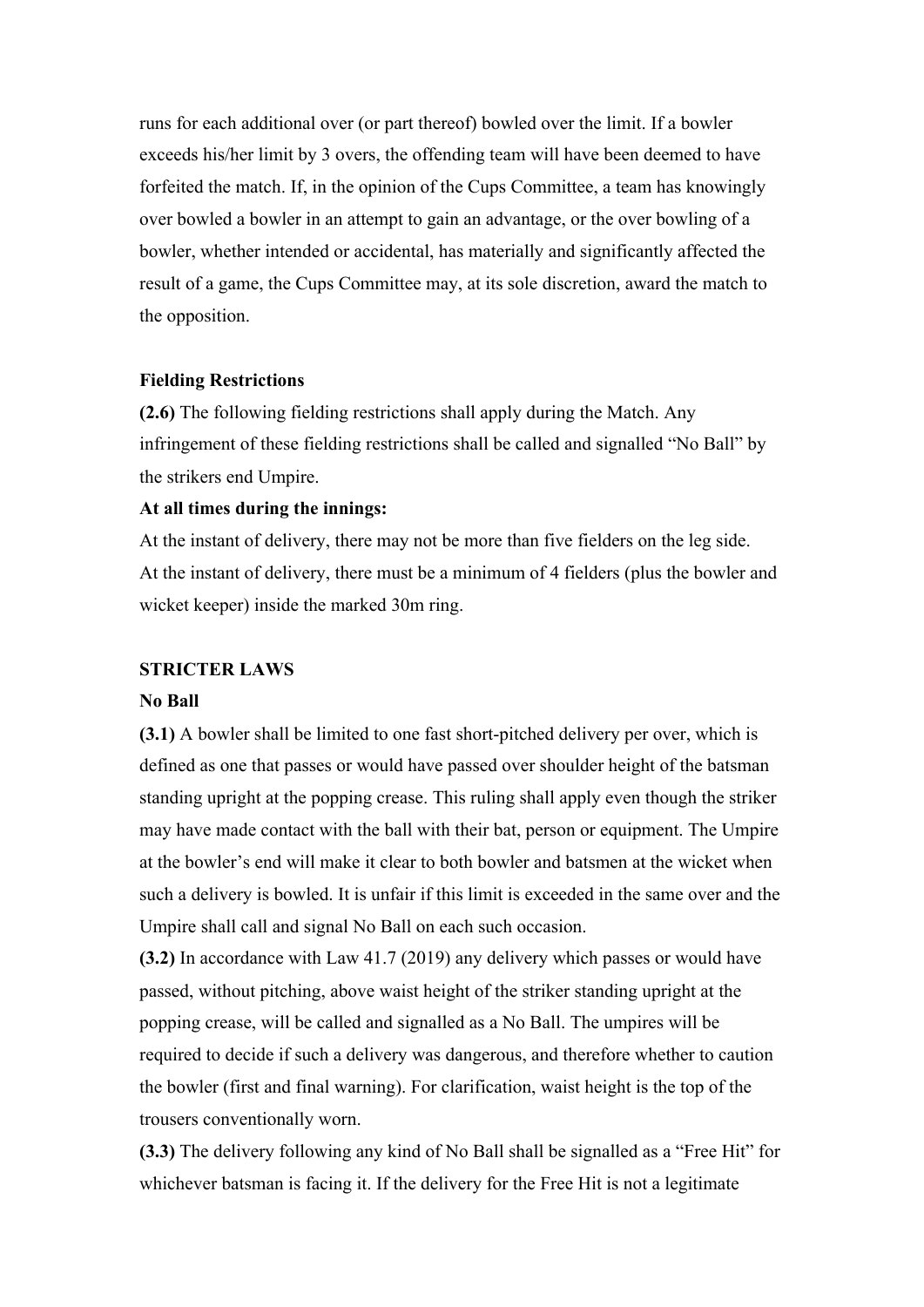delivery (any kind of No Ball or a Wide Ball) then the next delivery will also become a Free Hit for whichever batsman is facing it.

**(3.4)** The Umpire will signal a Free Hit (after the normal No Ball signal) by announcing "Free Hit" and then extending one arm straight upwards and moving it in a small circular motion.

**(3.5)** The Free Hit delivery counts as a regular ball in the over - unless it in turn is a Wide Ball or any form of No Ball.

**(3.6)** For any Free Hit, the striker can only be dismissed under the circumstances that apply for a No Ball, even if the delivery for a Free Hit is called a Wide Ball. **(3.7)** Field changes are NOT permitted for the Free Hit delivery, except to cater for a change of striker, or if the No Ball was a result of a fielding restriction breach, in which case the field may change to correct the breach.

#### **Wide Ball**

**(3.8)** Law 25 shall apply with the following additions;

**(3.9)** Umpires are instructed to apply a strict and consistent interpretation in regard to this Law in order to prevent negative bowling wide of the wicket. Any delivery passing wide of the inner crease (when marked) on the off-side should be called wide unless the striker has very clearly brought the delivery within reach with a significant sideways movement across his crease **(see 1.6).** A penalty of one run for a Wide Ball shall be scored. This penalty shall stand in addition to any other runs that are awarded. **(3.10)** A leg side Wide Ball shall be called if, the ball passes outside the line of the batsman and the leg stump, and in the umpire's opinion did not give the batsman a fair opportunity to play a shot. (Note: a ball that passes between the batsman and the leg stump shall not be considered a Wide Ball. Additionally, if a ball hits the batsman or any part of their equipment, it shall not be called a Wide Ball irrespective of where it pitched or where it would have passed the stumps.)

#### **OVER RATE & PENALTY**

(4.1) Teams shall maintain an over rate of 17 overs per hour (one over = 3.5 minutes). It is the responsibility of both Captains, whether batting or bowling, to maintain this over rate (not the Umpires). Umpires may assist the Captains with monitoring.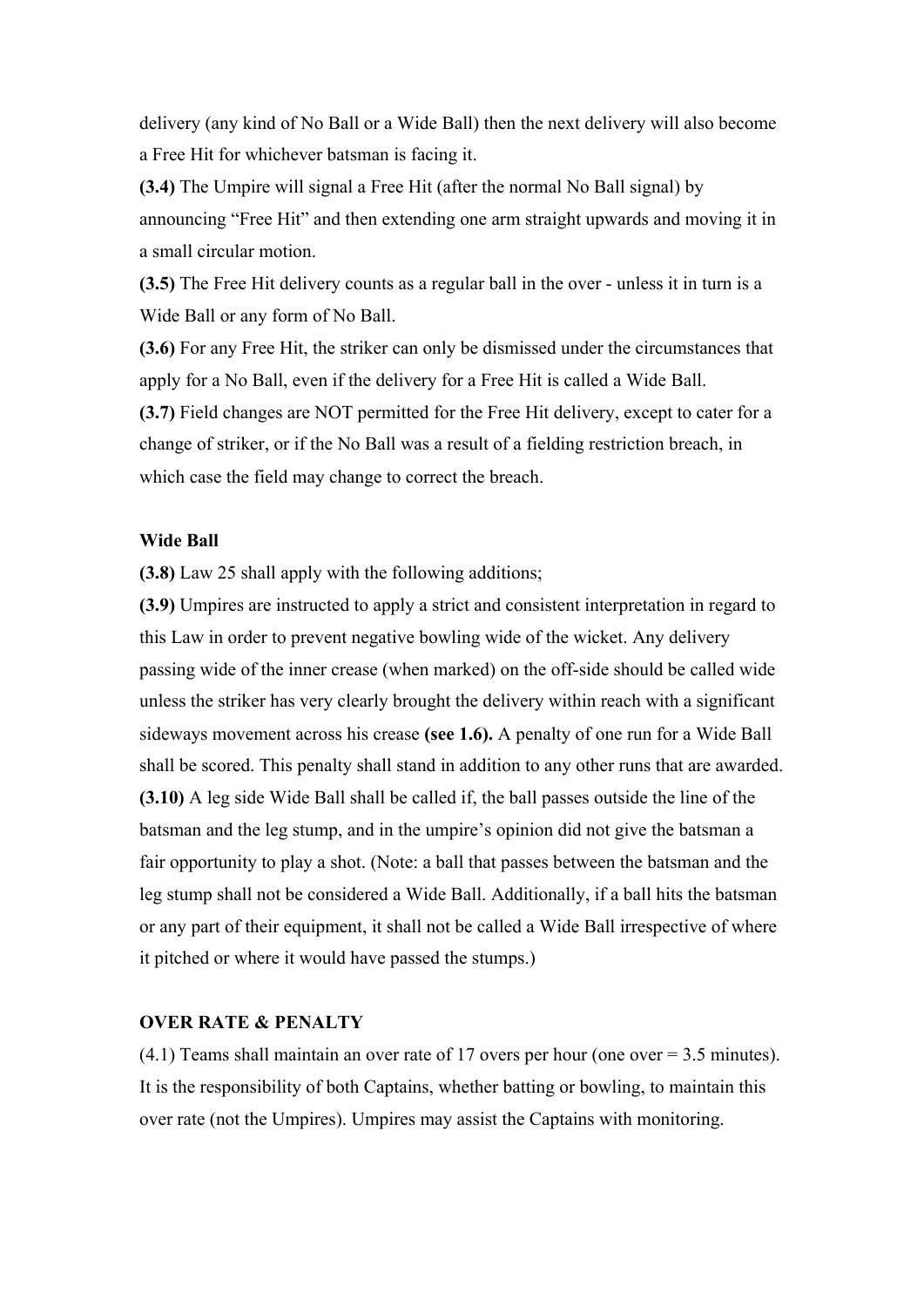#### **Cut-Off Time**

**(4.2)** Teams are expected to be in position to bowl the last of their 40 overs within 2 hours 23 minutes playing time (40 x 3.5 minutes per over  $+15$  minutes normal time allowance for drinks breaks and lost balls). There will be no other additional normal time allowance. For example, in a match starting at 1pm, the Cut-Off Time to have started the last over, in the first innings shall be 3.35pm. For the second innings (due to start 30 minutes after the completion of the first innings) the cut off time would be 2 hours 35 minutes later.

**(4.3)** Only in Exceptional Circumstances (e.g. on field injuries, protective equipment requests, or prolonged ball searches) will the Umpires have the discretion to delay the Cut-Off Time.

**(4.4)** If the innings is interrupted and a reduction of overs occurs, the Cut-Off Time for the completion of the total innings shall be recalculated based on the reduced number of overs x 4.5 minutes, plus any Exceptional Circumstances as maybe determined by the Umpires. The Umpires shall consult with the Scorers and confirm the new Cut-Off Time to the Captain of the fielding team at the commencement of each innings or following any significant interruption in play.

**(4.5)** If in either Innings, the fielding team fails to complete the penultimate over of the entitled overs by the Cut-Off Time, then the Batting Team will be credited with 6 penalty runs for every complete over that has not been bowled in time. All penalties in this regard will be imposed immediately the ball first becomes dead after the Cut-Off Time has passed for the innings. The Umpires shall notify the Captain of the fielding team, the Batsmen and the Scorers of the penalty, before the innings continues. For example, in a 40 over innings, if the Cut-Off Time has passed when e.g. 37.4 overs have been bowled, then the Batting Team shall immediately, before the 5th ball of that over is bowled, be credited with 12 penalty runs for the 2 complete overs not bowled by that time.

All remaining balls and overs shall then be completed for that innings unless the Team batting second is credited with penalty runs in this way and consequently increases their score past that of the target set by the team batting first. In such an instance, then the match shall immediately be deemed to have been won by the team batting second and the innings closed.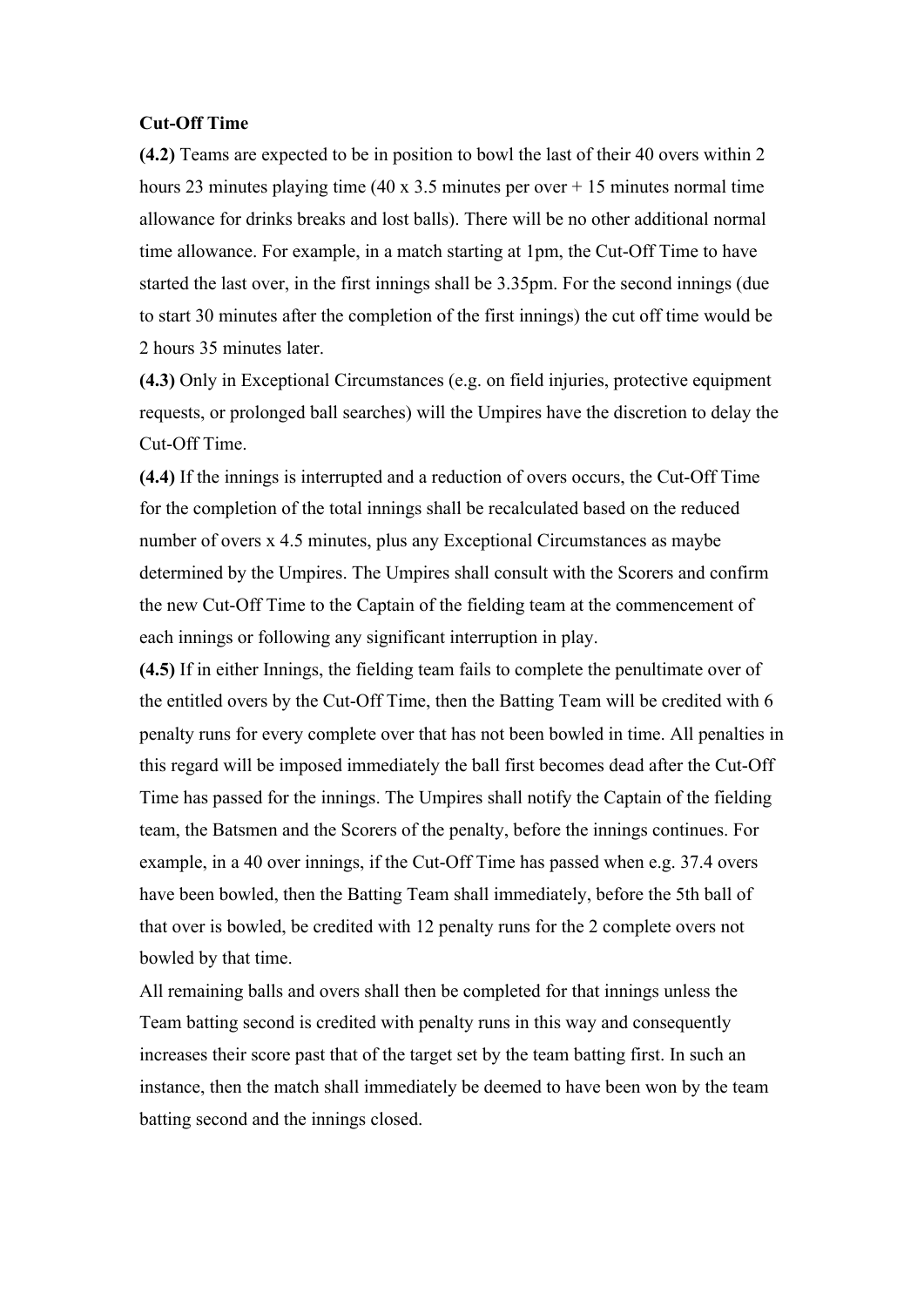## **DELAYED OR INTERRUPTED MATCHES**

**(5.1)** In all cases the Match shall only start or continue if the Umpires decide that the conditions are fit for play in accordance with the Laws of Cricket. In a Match in which an ECB ACO Umpire (whose membership is current and is also qualified to minimum level 1) is standing with an Umpire who is not, then the ECB ACO Umpire will have the final decision on all aspects of safety including Ground, Weather and Light.

#### **Reduction of Overs Before the First Innings**

**(5.2)** Should a delay occur prior to the start of the Match, then the Match shall proceed simply based on a reduction in the number of overs available. The Umpires shall reduce the number of overs in the Match by 2 (one per innings) for every completed 8 minutes of time lost.

#### **Reduction of Overs in the First Innings**

**(5.3)** After the commencement of the Match, the Umpires shall reduce the number of overs in the Match by 2 (one per innings) for every completed 8 minutes of subsequent time lost – AND – at the end of the 1st Innings a Revised Target Score will be calculated using the Duckworth Lewis ("D/L") method as explained in Section 6.

#### **Reduction of Overs in the Second Innings**

**(5.4)** If following the completion of the first innings, owing to a delayed start to the second innings or a suspension of play during the second innings, there is insufficient time for the Team batting second to face the same number of entitled overs as completed in the first innings, then the umpires shall reduce the number of overs in the second innings by 1 for every completed 4 minutes of subsequent time lost – down to the minimum of 10 overs to constitute a Match.

**(5.5)** On every occasion where there is a reduction of overs during the second innings, then a new Revised Target Score will be required, which will be calculated by the D/L method.

**(5.6)** In the event of a suspension occurring in the middle of an over, the number of full overs remaining to be bowled will be calculated, and any balls remaining to be bowled in the over during which play was suspended, will be added.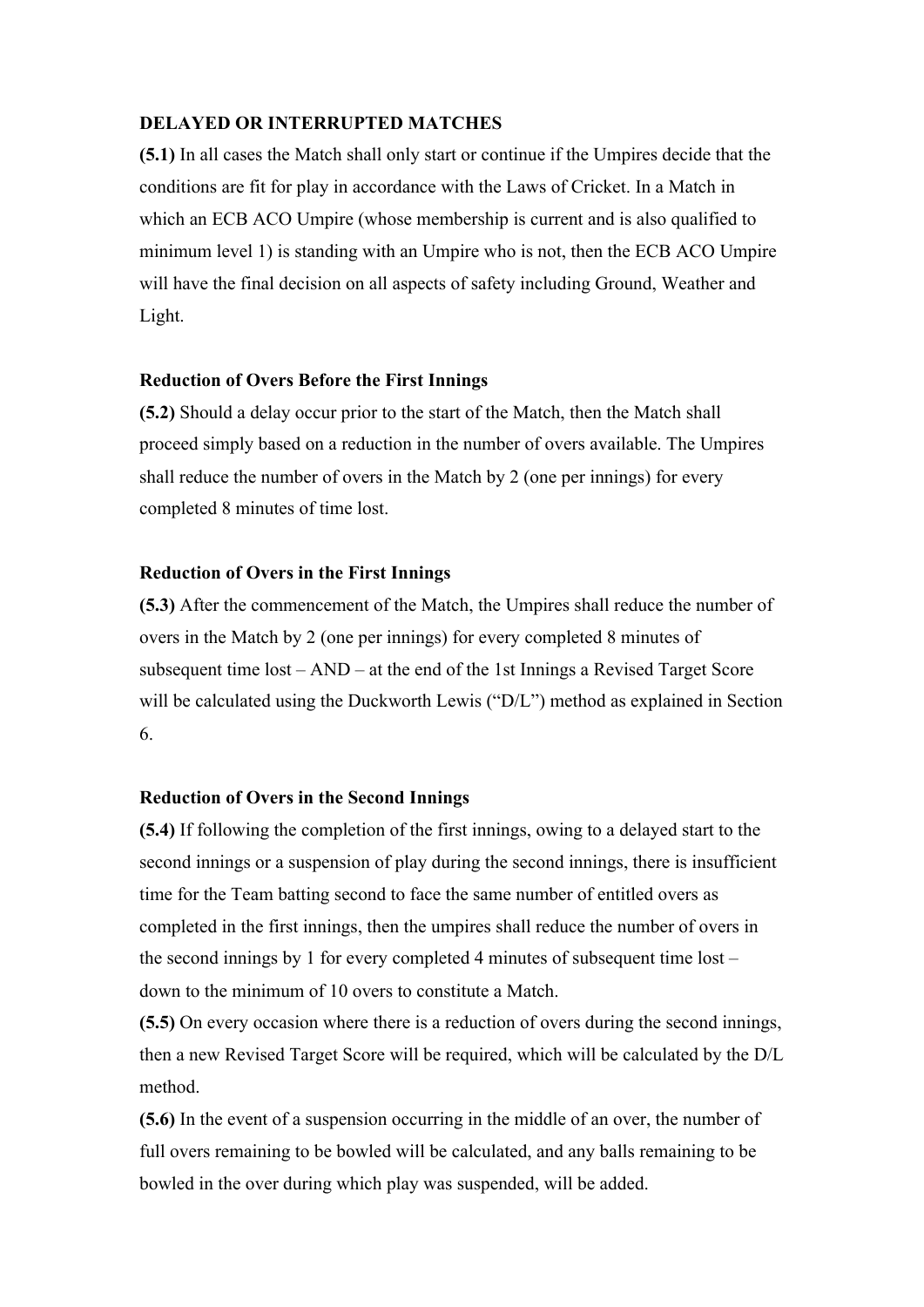**(5.7)** Before taking the field to resume play, the Umpires will confirm with the Scorers and inform the Captains accordingly of the newly Revised Target Score.

# **DUCKWORTH / LEWIS (D/L)**

**(6.1)** All teams should have at least one player with access to and knowledge of the D/L App approved by the League.

**(6.2)** Where use of D/L is required, the umpires, or if there are no non-playing umpires present, the captains, must agree the D/L score or target.

**(6.3)** The home team scorer, or if there are no non-playing scorers, a member of the batting side will be responsible for displaying the par score at the end of each over and at the fall of each wicket. If it is not possible to display these figures, they should be available upon request from either the batsmen or the fielding captain at these times.

# **MATCH RESULTS**

**(7.1)** CCL Cup Match Result definitions

## **Win**.

The team that scores more runs in their innings (as may be adjusted by D/L or Penalty Runs) than the other team.

#### **or**

Should the game have been tied, the team that scores the most runs in a 'Super Over' competition (see app 1).

## **or**

Should the 'Super Over' competition result in identical scores, the team that makes the most hits in a 'Bowl Off' (see app 2).

# **Tie.**

When the scores are level (or 1 less than the Revised D/L Target) at the completion of the match regardless of how many wickets have been lost by the team batting second.

## **Loss**.

Should the other Team achieve a Win.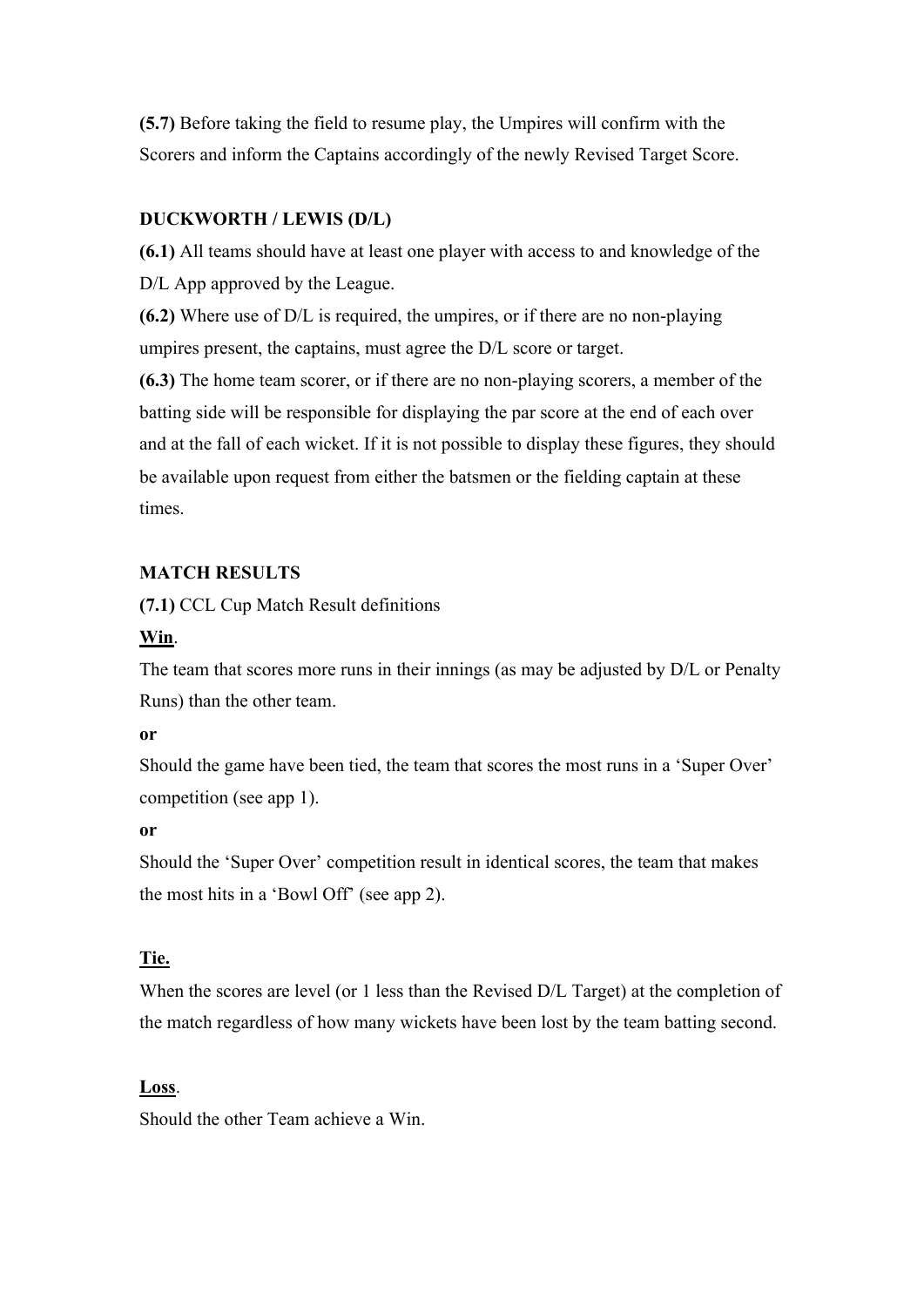## **Abandoned**.

When play had started, however little, and where neither Team were able to achieve a Win or a Tie due to the scheduled overs not being able to be completed due to adverse playing conditions.

#### **Cancelled**.

Should there have been no play whatsoever.

## **APP 1**

#### **Super Over**

In the event that a match finishes with the scores level (irrespective of how many wickets have been lost by either side), or the team batting second have finished 1 run below the revised D/L target, the tie will be decided by a Super Over. The side that batted first in the match will bat first in the Super Over. They will nominate any 2 batsmen who started the match to face one six ball over, to be bowled by a single bowler. If a wicket is taken in the over, the batting side can send in a new batsman. If a second wicket is taken in the over, the innings is declared closed. The side that batted second in the match will then face an over under the same conditions. The team that scores the most runs in their Super Over will be declared the winners of the match. If the scores are level after the Super Over, the tie will be decided by a Bowl Off. The balls used for the Super Overs should be the same balls that were used at the end of each innings.

# **APP 2**

#### **Bowl Off**

The Bowl Off will take place on the pitch that the match was played on. If this is not possible, then an alternative pitch or a static net facility may be used. The pitch should measure 22 yards stump to stump and have a bowling crease marked at the bowler's end. All deliveries will be from the same end and if a choice is available, it will fall to the visiting team's captain.

Each team will nominate 6 bowlers and they will bowl a single delivery at an unguarded wicket (including bails). Teams will bowl alternately i.e Bowler 1 Team A,